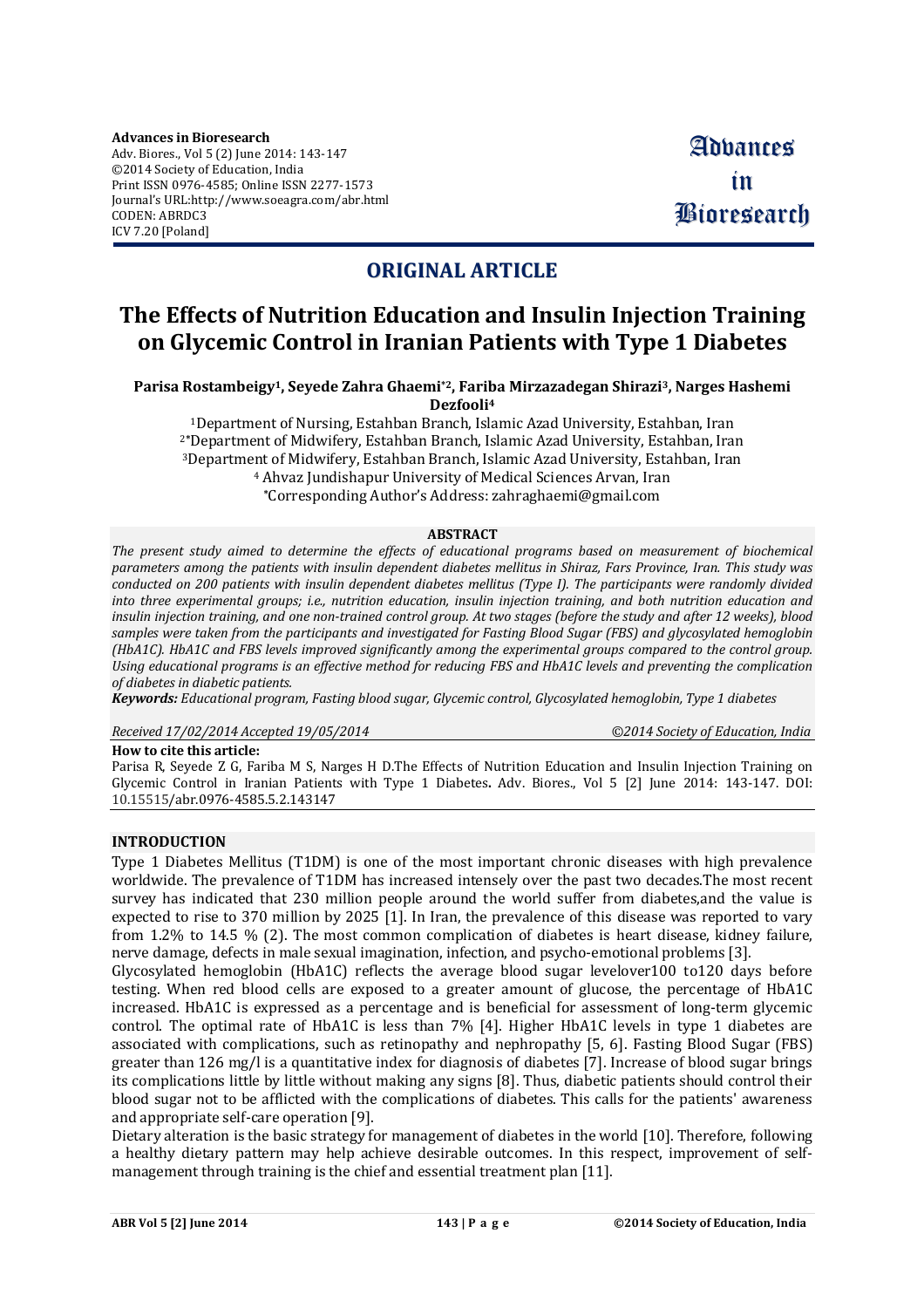Several studies have shown that improving patients' knowledge increased the goals of diabetes management [12-16]. However, further studies are needed to investigate the effect of various management and training programs on diabetes indexes. The present study aims to determine whether knowledge of the targets of diabetes care after receiving diabetes self-management training affected the HbA1C and FBS levels at the 12th week.

### **MATERIALS AND METHODS**

The present study was conducted on 200 patients whose age ranged from 20 to 45 years. They suffered from T1DM and had referred to Hospital affiliated to Shiraz University of Medical Sciences since August 2012 to December 2013. The participants were selected through convenience sampling and were randomly divided into four 50-subject groups (one control group and three training groups) using block randomization. Among the three training groups, one was trained properly regarding insulin injections, another received nutrition education, and the last one received both trainings. The inclusion criteria of the study were:

- 1. Diagnosis of insulin dependent diabetes by an endocrinologist
- 2. Having the ability to read and write
- 3. Not being pregnant
- 4. Not having a history of any particular diseases or kidney failure and not having used drugs affecting the metabolic system three months before the study.

The patients who did not follow the nutritional recommendations for 2 weeks were excluded from the study. This study aimed to investigate the effectiveness of educational programs about healthy nutrition and accurate injection method in the patients with T1DM. Then, the individuals signed written informed consents to participate in the study and completed the demographic questionnaires. All the participants were contacted once a month and were asked about the observance of the trainings. At two stages (before the study and after 12 weeks), 10 ml blood samples were taken from the participants. The blood samples were investigated for FBS (by FBS test) and HBA1C (by High Performance Liquid Chromatography (HPLC)).

## *Statistical analysis*

The statistical analyses were performed using the SPSS statistical software (version 16). Kolmogorov-Smirnov test was used to determine normal distribution of the variables. Then independent T-test and Mann-Whitney test were used to compare the differences between the two groups (for the variables with normal or abnormal distribution as appropriated). Chi-squaretest was also used to compare the means of categorical variablesbetween the two groups. Moreover, Wilcoxon test was employed to compare the changes before and after the intervention. *P*<0.05 was considered as statistically significant.

### **RESULTS**

According to the results, FBS and HbA1C values followed normal distribution and Kolmogorov-Smirnov test was used to compare the data among the four study groups. The means of biochemical parameters before and after the intervention were compared using paired t-test and Wilcoxon test. The results showed that the biochemicalparameters (FBS and HbA1C) decreased significantly in the training groups after the intervention (Tables 1 and 2). Furthermore, the biochemical parameters presented lower values in the three training groups compared to the control group after the intervention. However, no significant differences were observed among the training groups regarding the changes in biochemical parameters (Tables 3 and 4).

| Table 1. Comparison of changes of FBS value before and after the intervention in knowledge |                         |                        |         |  |  |
|--------------------------------------------------------------------------------------------|-------------------------|------------------------|---------|--|--|
| gainers and control diabetic patients                                                      |                         |                        |         |  |  |
|                                                                                            | Before the intervention | After the intervention | P-value |  |  |
| Nutrition education                                                                        | 218.3±155.7*            | $182.2 \pm 75.5$       | < 0.05  |  |  |
| Insulin injection training                                                                 | $215.3 \pm 153.3$       | 171.7±93.4             | < 0.05  |  |  |
| Nutrition education and                                                                    | $213.8 \pm 154.6$       | $190.2 + 98.5$         | < 0.05  |  |  |
| insulin injection training                                                                 |                         |                        |         |  |  |
| Control                                                                                    | 207.1±95.3              | $223.3 \pm 124.4$      | >0.05   |  |  |
| *mean $\pm SD$ (mg/dl)                                                                     |                         |                        |         |  |  |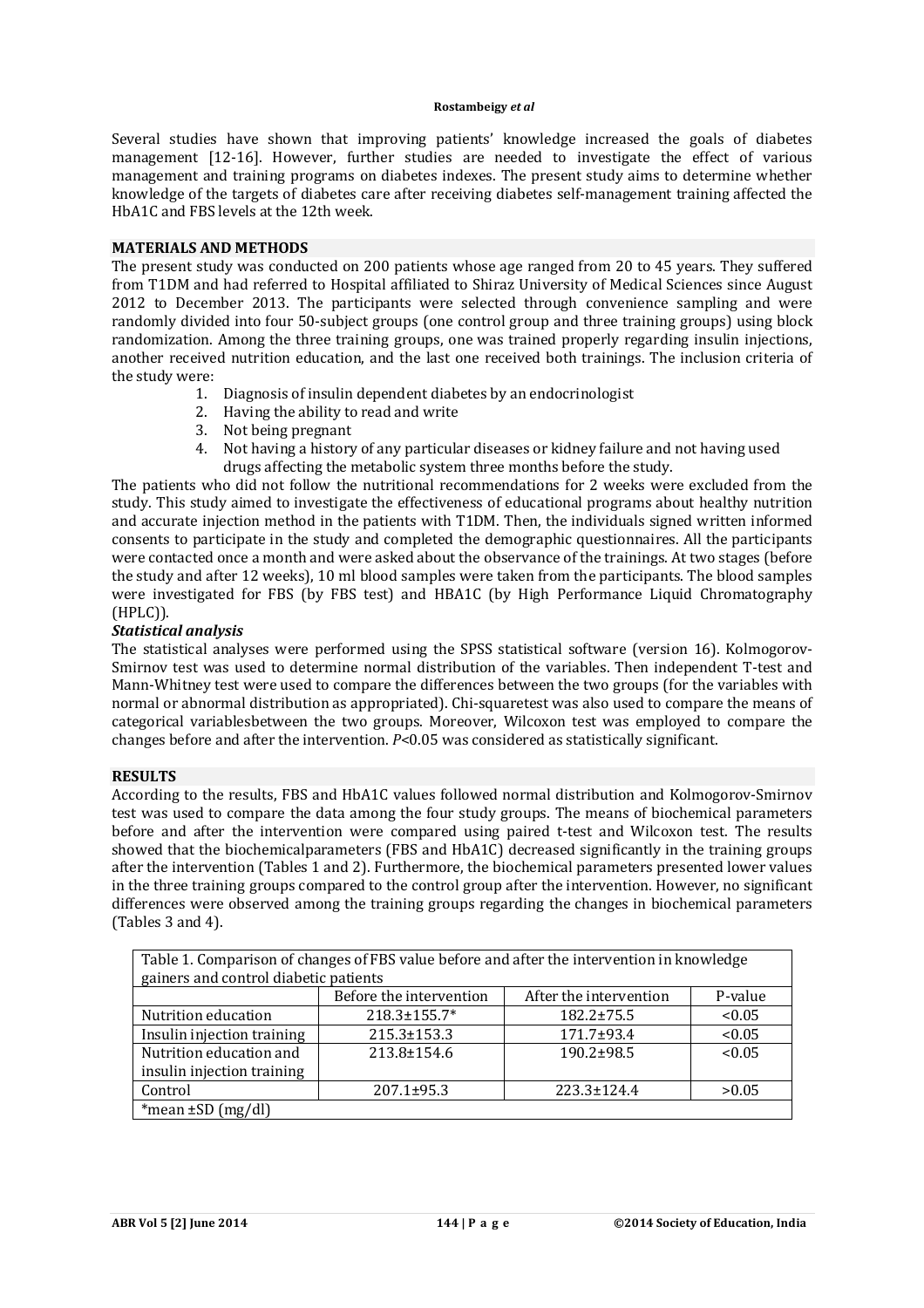| Table 2. Comparison of changes of HbA1C value before and after the intervention in knowledge |                         |                        |         |  |  |
|----------------------------------------------------------------------------------------------|-------------------------|------------------------|---------|--|--|
| gainers and control diabetic patients                                                        |                         |                        |         |  |  |
|                                                                                              | Before the intervention | After the intervention | P-value |  |  |
| Nutrition education                                                                          | $7.9 \pm 2.2*$          | $6.3 \pm 1.1$          | < 0.05  |  |  |
| Insulin injection training                                                                   | $7.8 + 2.2$             | $6.1 \pm 1$            | < 0.05  |  |  |
| Nutrition education and                                                                      | $7.9 + 2.2$             | $6.1 + 1.1$            | < 0.05  |  |  |
| insulin injection training                                                                   |                         |                        |         |  |  |
| Control                                                                                      | $9.4 \pm 1.7$           | $9.3 \pm 1.7$          | >0.05   |  |  |
| *mean $\pm$ SD $(%)$                                                                         |                         |                        |         |  |  |

## **DISCUSSION**

Evidence has that diabetic patients had a low knowledge level regarding self-care management [17-19]. Yet, the findings of the studies conducted on the issue have confirmed that various self-care educational programs could increase such patients' awareness and improve prevention and control of the disease [20, 21]. Different studies on the relationship between training and quantitative indexes of diabetes management have used indexes, such as HbA1C, lipids, KAP, and SE [22]. Dalewitz *et al*. showed that 1% decrease in HbA1c led to about 27% decrease in micro vascular and 21% decrease in macro vascular diabetic complications [23].

| Table 3. Comparison of the study groups in terms of mean differences of HbA1C levels |            |                         |                |  |
|--------------------------------------------------------------------------------------|------------|-------------------------|----------------|--|
|                                                                                      | Insulin    | Nutrition education and | Control        |  |
|                                                                                      | injection  | insulin injection       |                |  |
|                                                                                      | training   | training                |                |  |
| Nutrition education(P-                                                               | 0.19(0.38) | 0.17(0.44)              | $-2.59(0.01)$  |  |
| value)                                                                               |            |                         |                |  |
| Insulin injection                                                                    | $\ast$     | $-0.02(0.9)$            | $-2.796(0.01)$ |  |
| training(P-value)                                                                    |            |                         |                |  |
| Nutrition education and                                                              | $\ast$     | $\ast$                  | $-2.770(0.01)$ |  |
| insulin injection                                                                    |            |                         |                |  |
| training(P-value)                                                                    |            |                         |                |  |

| Table 4. Comparison of the study groups in terms of mean differences of FBS levels |                   |                         |                 |  |
|------------------------------------------------------------------------------------|-------------------|-------------------------|-----------------|--|
|                                                                                    | Insulin injection | Nutrition education and | Control         |  |
|                                                                                    | training          | insulin injection       |                 |  |
|                                                                                    |                   | training                |                 |  |
| Nutrition education                                                                | 9.837(0.6)        | $-9.069(0.6)$           | $-43.595(0.05)$ |  |
| (P-value)                                                                          |                   |                         |                 |  |
| Insulin injection                                                                  | $\ast$            | $-18.905(0.3)$          | $-53.432(0.01)$ |  |
| training (P-value)                                                                 |                   |                         |                 |  |
| Nutrition education                                                                | $\ast$            | $\ast$                  | $-34.527(0.07)$ |  |
| and insulin injection                                                              |                   |                         |                 |  |
| training (P-value)                                                                 |                   |                         |                 |  |

The results of the present study indicated that the patients' mean of HbA1C decreased 12 weeks following the educational intervention. However, no significant difference was found among the three training groups regarding the mean of HbA1C before and after the intervention. The significant improvement in the training groups indicated the effectiveness of the educational intervention. Nevertheless, none of educational methods is preferred over others. Our findings regarding the effect of educational programs on decreasing the HbA1C levels are consistent with those of several clinical trials [20]. Rothman *et al.* [24] and Padmalatha *et al.* [25] reported that diabetes management program significantly improved target HbA1C rates compared to the control subjects in the low baseline knowledge group, but not those in the high baseline knowledge group. Although we did not divide the patients on the basis of baseline knowledge in the present study, it appears that high baseline knowledge can improve diabetes management program.

In the present research, the patients' mean of FBS levels decreased 3 months after the educational intervention. However, no significant difference was observed among the three experimental groups regarding the mean of FBS before and after the intervention. Similar findings were also obtained in other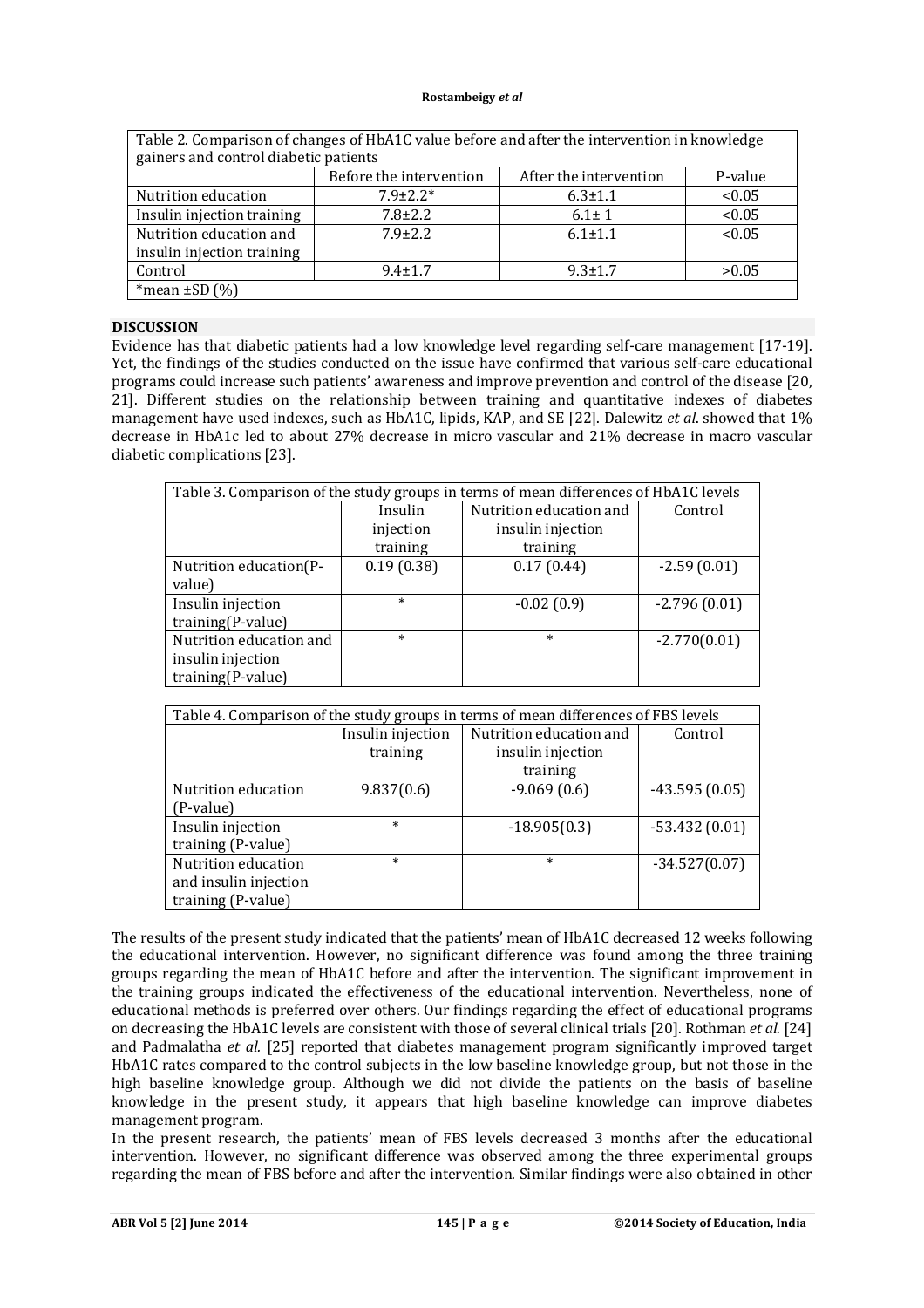researches performed on the effect of food program education on FBS [9, 20, and 26]. The finding of some studies have demonstrated the effectiveness of training using new educational methods, such as SMS via mobile phone, in management of the complications of diabetes mellitus [22]. Nonetheless, further studies are needed to investigate the effectiveness of using modern techniques in training and management of diabetic patients. The present study had some limitations, the first of which being the short study period. Another limitation of the study was that we did not record the physical activity and daily dietary program of the patients.

In conclusion, the results of the recent studies and the present one revealed the effectiveness of using educational programs in reduction of FBS and HbA1C levels and prevention of the complications of diabetes in diabetic patients.

## **ACKNOWLEDGMENT**

Hereby, I would like to thank the vice chancellor for research of Estahban Branch of Islamic Azad University for their financial support

#### **REFERENCES**

- 1. Gersten B.(2007). Diabetes in the Eastern Mediterranean and Gulf Regions. The Memri Economic Blog.
- 2. Azimi Nezhad M, Ghayour Mobarhan M. (2008). Prevalence of type 2 diabetes mellituse in Iran and its relations with gender, urbanization, education, maritar status and occupation. *Singapore Med J*.49(7):571.
- 3. Hockenberry W, Winkelstein M. (2003). Wong's nursing care of infants and children. Mosby. Houston.
- 4. Black JM, Hawks JH. (2005).Medical-surgical nursing clinical management of positive outcome, 7thed.Louis: Elsevier Saunders.2005.
- 5. American Diabetes Association: Standards of medical care in diabetes. Diabetes Care (2008), 31:S12–S54.
- 6. McCarter RJ, Hempe JM, Gomez R, Chalew SA: (2004). Biological variation inHbA1c predicts risk of retinopathy and nephropathy in type 1 diabetes. Diabetes Care, 27:1259–1264.
- 7. American Diabetes Association: (2010). Standards of medical care in diabetes. Diabetes care.2010 33: S11-S61.
- 8. Dickinson JK. (1999). A critical social theory approach to nursing care of adolescent with diabetes. Compr Pediatr Nurs. 22: 143-52.
- 9. Khani Jeihooni A, Kashfi SM, Hazavehei SMM. (2013). Effects of the BASNEF Model-Based Educational Programs on Blood Sugar Control,(Type 2 Diabetes). Health Education & Health Promotion (HEHP). 1(1): 33-49.
- 10. Parker DR, McPhillips JB, Lapane KL, Lasater TM, Carleton RA. (1995). Nutrition and health practices of diabetic and nondiabetic men and women from twosoutheastern New England communities. Nutr Health.10: 255-268.
- 11. Schulze MB, Hu FB. (2005). Primary prevention of diabetes: what can be doneand how much can be prevented? Annu Rev Public Health. 26: 445-467.
- 12. Agrawal V, Korb P, Cole R, Barnes CS, Rhee MK, Ziemer DC, Caudle JM, Khedkar S,Phillips LS: (2004). Patients who know the A1Cgoal have better glycemic control. Diabetes. 54: 298
- 13. Norris SL, Engelgau MM, Narayan KM: (2001). Effectiveness of self-management training in type 2 diabetes: a systematic review ofrandomized controlled trials. Diabetes Care. 24:561–587.
- 14. Norris SL, Lau J, Smith SJ, Schmid CH,Engelgau MM: Self-management education for adults with type 2 diabetes: ameta-analysis of the effect on glycemic control. Diabetes Care.2002, 25:1159–1171.
- 15. Norris SL: (2003). Self-management education in type 2 diabetes: what works? Practical Diabetology.2003, 22:7– 13.
- 16. Levetan CS, Dawn KR, Robbins DC, Ratner RE: (2002). Impact of computer-generated personalized goals on HbA1c. DiabetesCare.2002, 25:2– 8.
- 17. Gruesser M, Bott U, Ellermann P, Kronsbein P, Joergens V. (1993). Evaluation of astructured treatment and teaching program for non-insulin-treated type II diabeticoutpatients in Germany after the nationwide introduction of reimbursementpolicy for physicians. Diabet Care. 16:1268-1275.
- 18. Simmons D, Meadows KA, Williams DR. (1991). Knowledge of diabetes in Asiansand Europeans with and without diabetes: the Coventry Diabetes Study.Diabet Med., 8:651-656.
- 19. Adil MM, Alam AY, Jaffery T. (2005). Knowledge of Type 2 Diabetic Patients about their illness: Pilot project. JPMA , 55:221.
- 20. Hazavehei SMM, KhaniJeihooni A, Hasanzadeh A, AminiS. (2010). The Effect of Educational Program Based on BASNEF Modelfor Eye Care in Non-insulin Dependent Diabetic Patients. JRHS. 10(2): 81-90.
- 21. Zakariaei R, Ameri A, Didar Lou AR, KhoramiA. (2005). Effect of health education program on knowledge and attitude of Khoy health workers about prevention and control of diabetes. Journal of Urmia Nursing and Midwifery Faculty. 2:54-59.
- 22. Goodarzi M, Ebrahimzadeh I, Rabi A, Saedipoor B and Asghari Jafarabadi M. (2012). Impact of distance education via mobile phonetext messaging on knowledge, attitude, practice and self-efficacy of patients with type 2 diabetesmellitus in Iran. *Journal of Diabetes & Metabolic Disorders.* , 11:10.
- 23. Dalewitz J, Khan N, Hershey CO. Barriers tocontrol of blood glucose in diabetes mellitus. *Am J Med Qual*. 2000, 15:16-25.